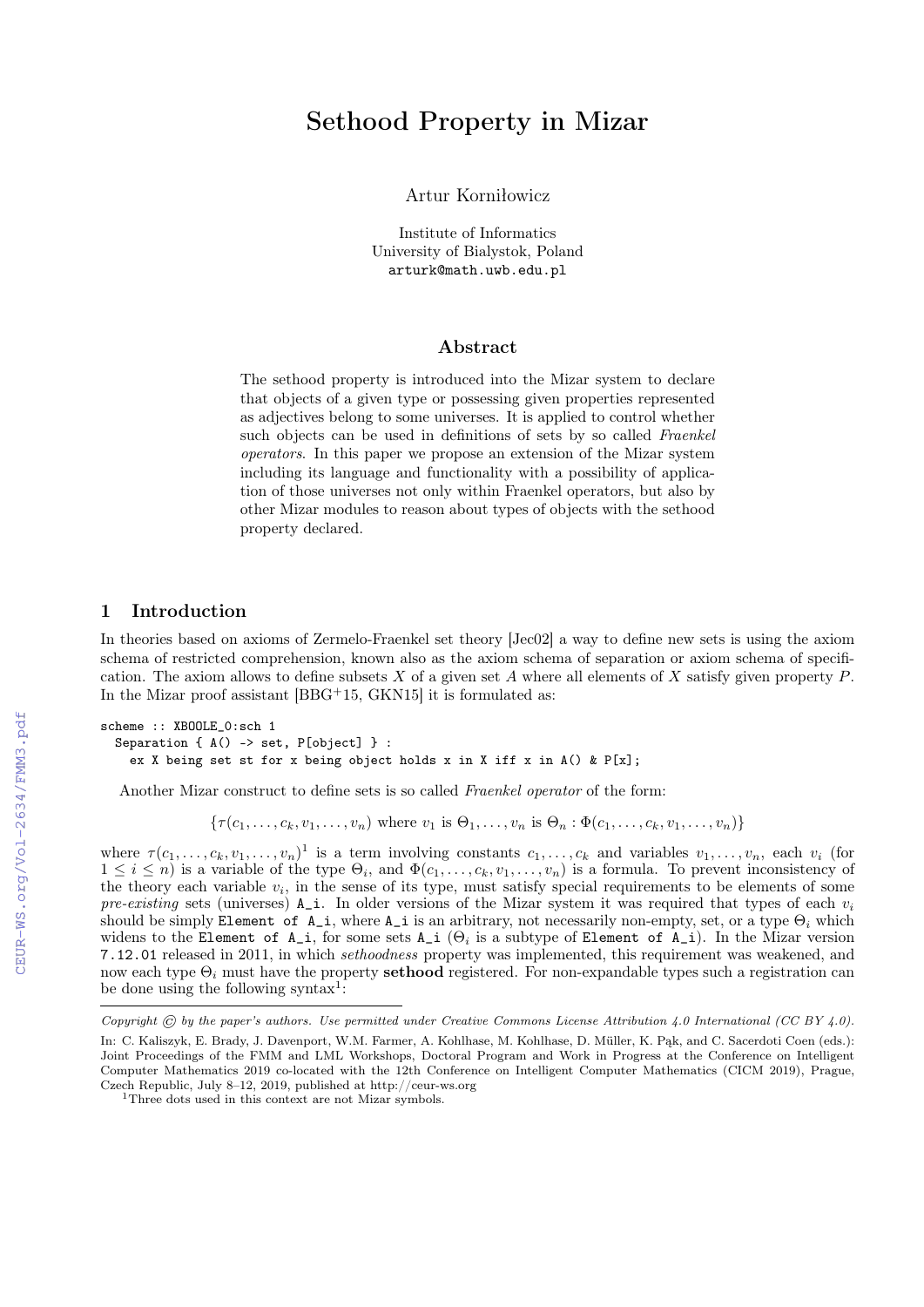```
definition
 let x_1 be \theta_1, x_2 be \theta_2, ..., x_n be \theta_n;
 mode \mu of x_1, x_2, \ldots, x_n \rightarrow \theta means : ident:
   \Phi(x_1, x_2, \ldots, x_n, \text{it});
 existence;
 sethood
 proof
   thus ex X being set st for a being \theta st \Phi(x_1, x_2, \ldots, x_n, a) holds a in X;
 end;
end;
```
and for expandable types with the following syntax:

```
registration
 let x_1 be \theta_1, x_2 be \theta_2, ..., x_n be \theta_n;
 sethood of \alpha_1 ... \alpha_m \thetaproof
   thus ex X being set st for a being \alpha_1 ... \alpha_m \theta holds a in X;
 end;
end;
```
This property registers that each term of a type with the property registered is an element of some set. But the sets are hidden within the proofs of the correctness of the property (sets X in the above proofs) and cannot be used in other formulas and reasonings outside the proofs.

In this paper we propose an extension of the Mizar language to make declared universes visible outside the registrations and to use them for various purposes during verification process. We present the syntax of the extension, possible usage and profits of new functionality, its influence on the Mizar Mathematical Library [BBG<sup>+</sup>18] and briefly discuss possible negative consequences of the proposed solution.

## 2 Sethood Property

### 2.1 Syntax

To achieve our goal that is making universes of types visible and accessible in the library, not only locally in particular proofs, we propose a simple extension of the grammar of the Mizar language with a new word wrt followed by a proposed universe. In the cases of non-expandable modes the syntax is:

```
definition
 let x_1 be \theta_1, x_2 be \theta_2, ..., x_n be \theta_n;
 mode \mu of x_1, x_2, \ldots, x_n -> \theta means : ident:
   \Phi(x_1, x_2, \ldots, x_n, \text{it});existence;
 sethood wrt X(x_1, x_2, \ldots, x_n)proof
   thus for a being \theta st \Phi(x_1, x_2, \ldots, x_n, a) holds a in X(x_1, x_2, \ldots, x_n);
 end;
end;
```
and in the case of expandable modes it is:

```
registration
 let x_1 be \theta_1, x_2 be \theta_2, ..., x_n be \theta_n;
 sethood of \alpha_1 ... \alpha_m \theta wrt X(x_1, x_2, \ldots, x_n)proof
   thus for a being \alpha_1 ... \alpha_m \theta holds a in X(x_1, x_2, \ldots, x_n);
 end;
end;
```
Correctness conditions generated by the system for proving the soundness of properties are presented in the above snaps as well. They ensure that all terms of types for which the sethood property is declared belong to the declared universes.

Examples of practical usages of those declarations taken from the Mizar Mathematical Library for both nonexpandable and expandable types are [INKK17]: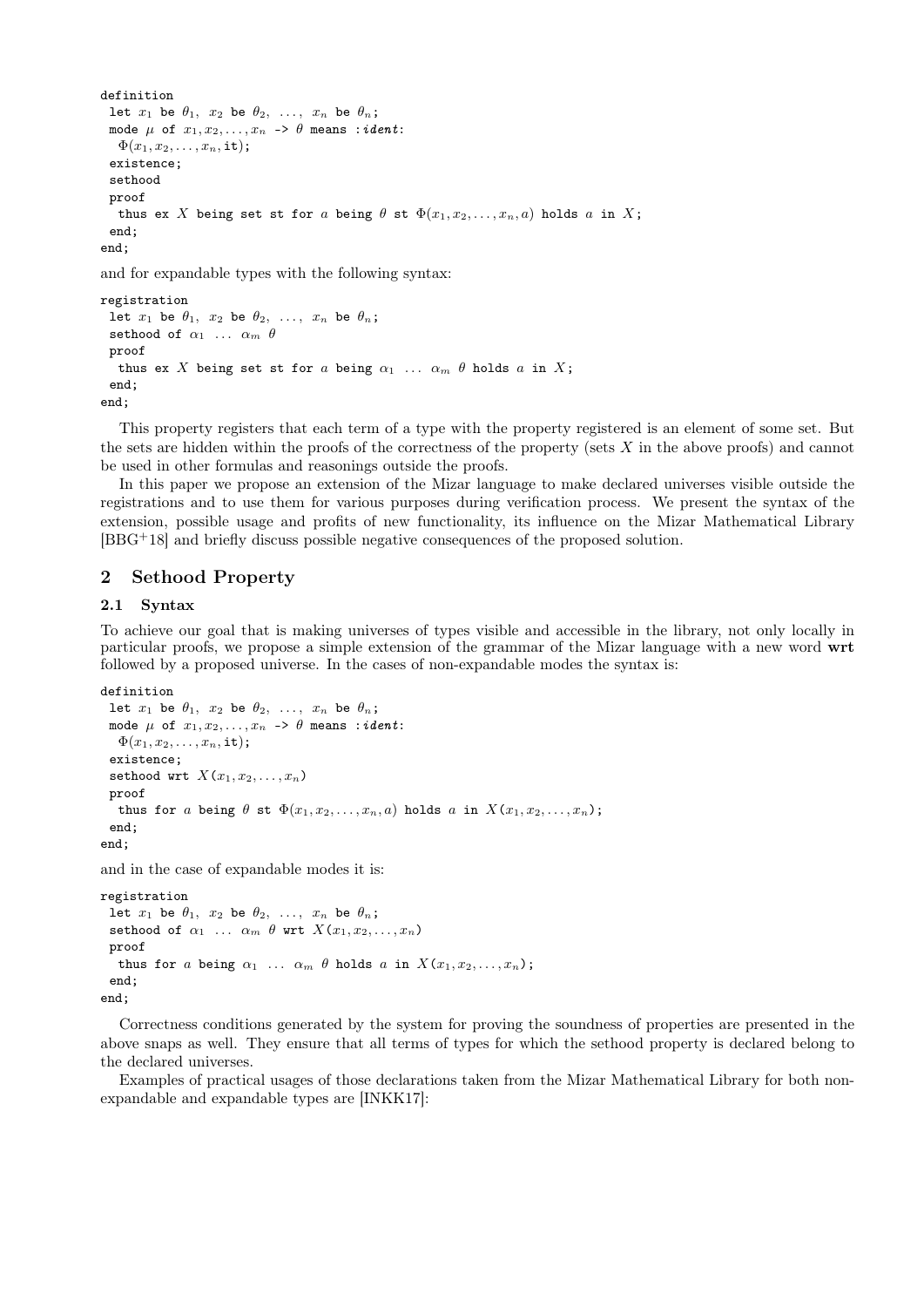```
registration
 sethood of Complex wrt COMPLEX
 proof
 thus for c being Complex holds c in COMPLEX;
 end;
end;
definition
let V,A be set;
mode NonatomicND of V,A -> Function means
 ex S being FinSequence st S IsNDRankSeq V,A & it in Union S;
 existence;
 sethood wrt Union FNDSC(V,A)
proof
   thus for f being Function st ex S being FinSequence st S IsNDRankSeq V,A & f in Union S
        holds f in Union FNDSC(V,A);
 end;
end;
```
It is worth to mention that wrt clause is not obligatory, authors can decided whether to make the universe visible or not. If wrt is not used for some property, no changes in the processing of the property will be observed.

#### 2.2 Properties

Two main modules of the Mizar verifier are: Analyzer responsible, among others, for type checking, identification of objects, and resolving disambiguations, and Checker responsible for verification of the logical correctness of proof steps.

At the stage of processing Fraenkel operators, Analyzer checks whether types of all variables bounded within the operators (using clause where) have the sethood property registered (if not, appropriate errors are reported). These functionality remains in our new approach of processing sethoodness. Sethoodness remains also inherited by sub-types and is propagated among all adjectives which expand to the adjective with the property declared explicitly, as well.

To see one of the most important profits of the new sethood property, what we claim that the better reusability of existing in the Mizar Mathematical Library theorems is, let us start from an example of using natural numbers in the Mizar system. Basically, there are two ways of using natural numbers in formulas: as variables of the type Nat, which is an abbreviation of the type natural number, or as variables of the type Element of NAT, where NAT is defined as the set of all natural numbers. By default in the Mizar system there is no automatic communication<sup>2</sup> between these two types, but using the *conditional registration* mechanism Mizar allows to declare that each Element of NAT is a natural number as follows:

```
registration
 cluster -> natural for Element of NAT;
 coherence;
end;
```
Having such a registration each Element of NAT is also identified as a Nat. On the other hand to allow the Mizar verifier to know that each natural number is an Element of NAT one has to explicitly refer to the appropriate theorem (or definition). Also theorems about Element of NAT are not directly accessible for terms of the type Nat.

New implementation of the sethood property establishes also the automatic communication from the type Nat to the type Element of NAT. For example, the following registration:

registration sethood of Nat wrt NAT; end;

<sup>2</sup>By automatic communication we mean that the Mizar Analyzer and Checker can infer some facts without any explicit references to any definitions, theorems and schemas, but only "playing" with Mizar constructions like redefinitions, registrations, term reductions [Kor13], term identifications and properties [NB04] that are automatically processed by dedicated Mizar procedures.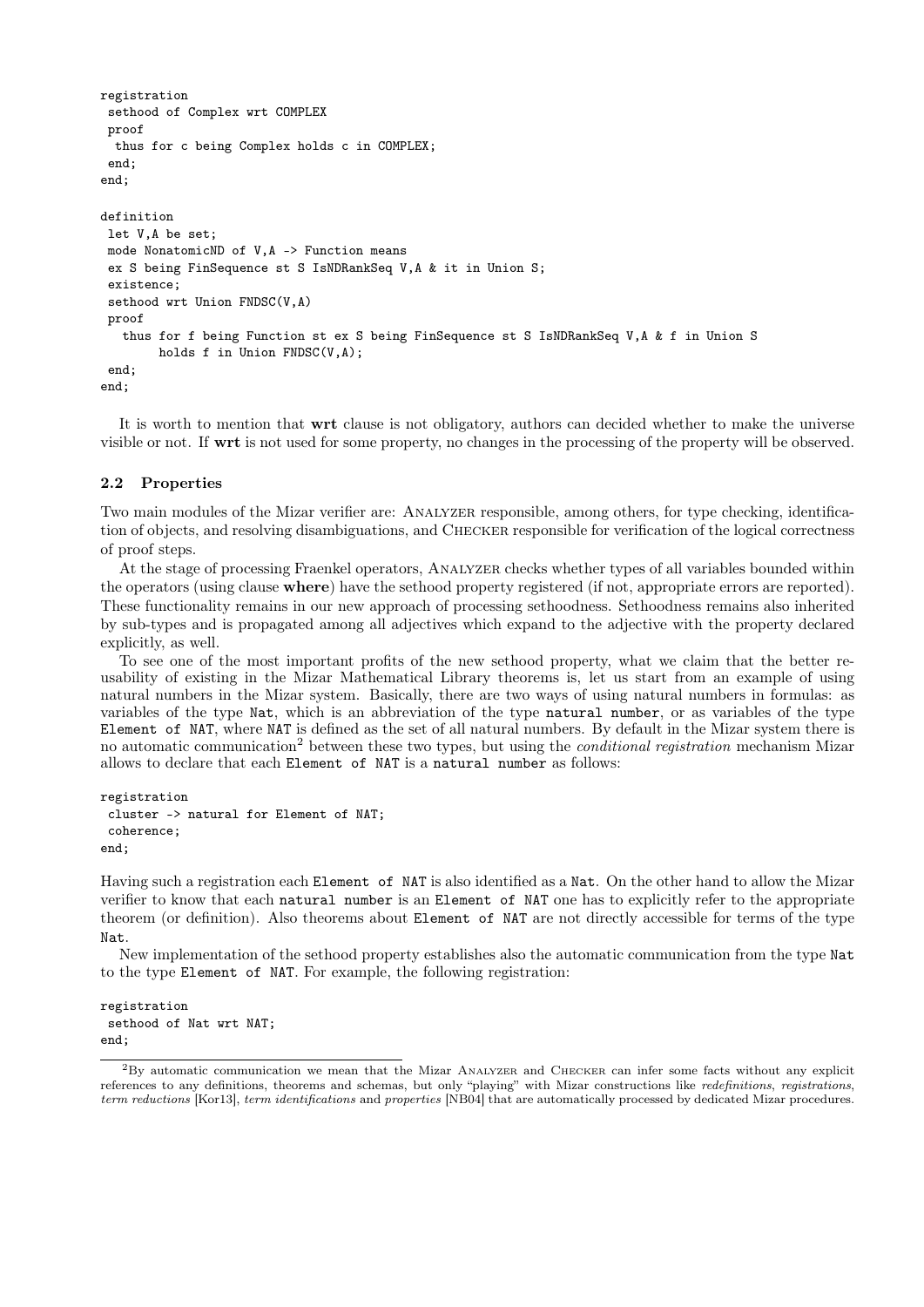makes Checker to understand all Nats also as Elements of NAT. Then, all theorems about an Element of NAT will be applicable for terms of the type Nat, what will possibly result with less number of theorems stored in the Mizar Mathematical Library. Of course, a question: Why theorems involving variables of the type Element of NAT instead of Nat are kept in the MML? can arise. Reasons for that are various, e.g.: a) terms of the type Element of NAT are sub-terms of operations whose arguments must be elements of some sets, b) terms of the type Element of NAT are arguments of adjectives or types whose arguments must be elements of some sets, c) authors of Mizar works sometimes use Element of NAT simply "by chance".

To achieve a good classification of types concerning their universes a bigger number of sethood registrations will be required in Mizar articles. Again, the example with numbers nicely illustrates the issue. Let us consider a chain of adjectives representing numbers:  $natural \rightarrow integral \rightarrow rational \rightarrow real \rightarrow complex$  already defined in the MML. In the old treatment of the sethood property, to know that all these types are included within an universe it was enough to register only one sethoodness for the biggest set, that is for complex numbers. The property was inherited by all adjectives which expand to complex numbers. In the new implementation of the sethood property such one registration for complex numbers will result with treatment all natural, integer, rational, real, and complex numbers as objects of the type Element of COMPLEX. To declare more precise universes for each mentioned type the following chain of sethood registrations is needed:

| registration                                      | registration                                            | registration            |
|---------------------------------------------------|---------------------------------------------------------|-------------------------|
| sethood of Nat wrt NAT;                           | sethood of Integer wrt INT;                             | sethood of Rat wrt RAT; |
| end;                                              | end;                                                    | end;                    |
| registration<br>sethood of Real wrt REAL;<br>end; | registration<br>sethood of Complex wrt COMPLEX;<br>end; |                         |

These registrations allow Checker to treat all discussed kinds of numbers as elements of the most appropriate sets, that is naturals as elements of  $\mathbb{N}$ , integers as elements of  $\mathbb{Z}$ , rationals as elements of  $\mathbb{Q}$ , reals as elements of R, and finally complex numbers as elements of C. But, because the sethoodness is still inherited by sub-types, naturals will be treated not only as elements of  $\mathbb{N}$ , but also as elements of  $\mathbb{Z}$ , as elements of  $\mathbb{Q}$ , as elements of R, and as elements of C. Consequently, integers, rationals, and reals will be treated as elements of universes declared in their sethood registrations, but also as elements of all their super-sets, what in some applications can be seen as undesirable.

# 3 Conclusions and Future Work

In this paper we report about an extension of the Mizar system with a possibility of using universes of types presented in proofs of the sethood property of chosen types and adjectives to collect more types of terms which basic types have the sethood property registered. It may move work from the world of adjectives to the world of elements of appropriate universes.

This extension induces work for the Library Committee, who is responsible for the management, developing and revisions of the MML, concerning detection of cases where it is worth to introduce more sethoodness registrations in already stored Mizar documents, and in the case of approval, a refactoring of the MML [GS07] will be required while maintaining licensing its content [AKM<sup>+</sup>11].

# References

- [AKM<sup>+</sup>11] Jesse Alama, Michael Kohlhase, Lionel Mamane, Adam Naumowicz, Piotr Rudnicki, and Josef Urban. Licensing the Mizar Mathematical Library. In James H. Davenport, William M. Farmer, Josef Urban, and Florian Rabe, editors, *Proceedings of the 18th Calculemus and 10th International Con*ference on Intelligent Computer Mathematics, volume 6824 of MKM'11, Lecture Notes in Computer Science, pages 149–163, Berlin, Heidelberg, 2011. Springer-Verlag. http://dx.doi.org/10.1007/ 978-3-642-22673-1\_11
- [BBG<sup>+</sup>15] Grzegorz Bancerek, Czesław Byliński, Adam Grabowski, Artur Korniłowicz, Roman Matuszewski, Adam Naumowicz, Karol Pąk, and Josef Urban. Mizar: State-of-the-art and beyond. In Manfred Kerber, Jacques Carette, Cezary Kaliszyk, Florian Rabe, and Volker Sorge, editors, Intelligent Computer Mathematics, volume 9150 of Lecture Notes in Computer Science, pages 261–279. Springer International Publishing, 2015. http://dx.doi.org/10.1007/978-3-319-20615-8\_17